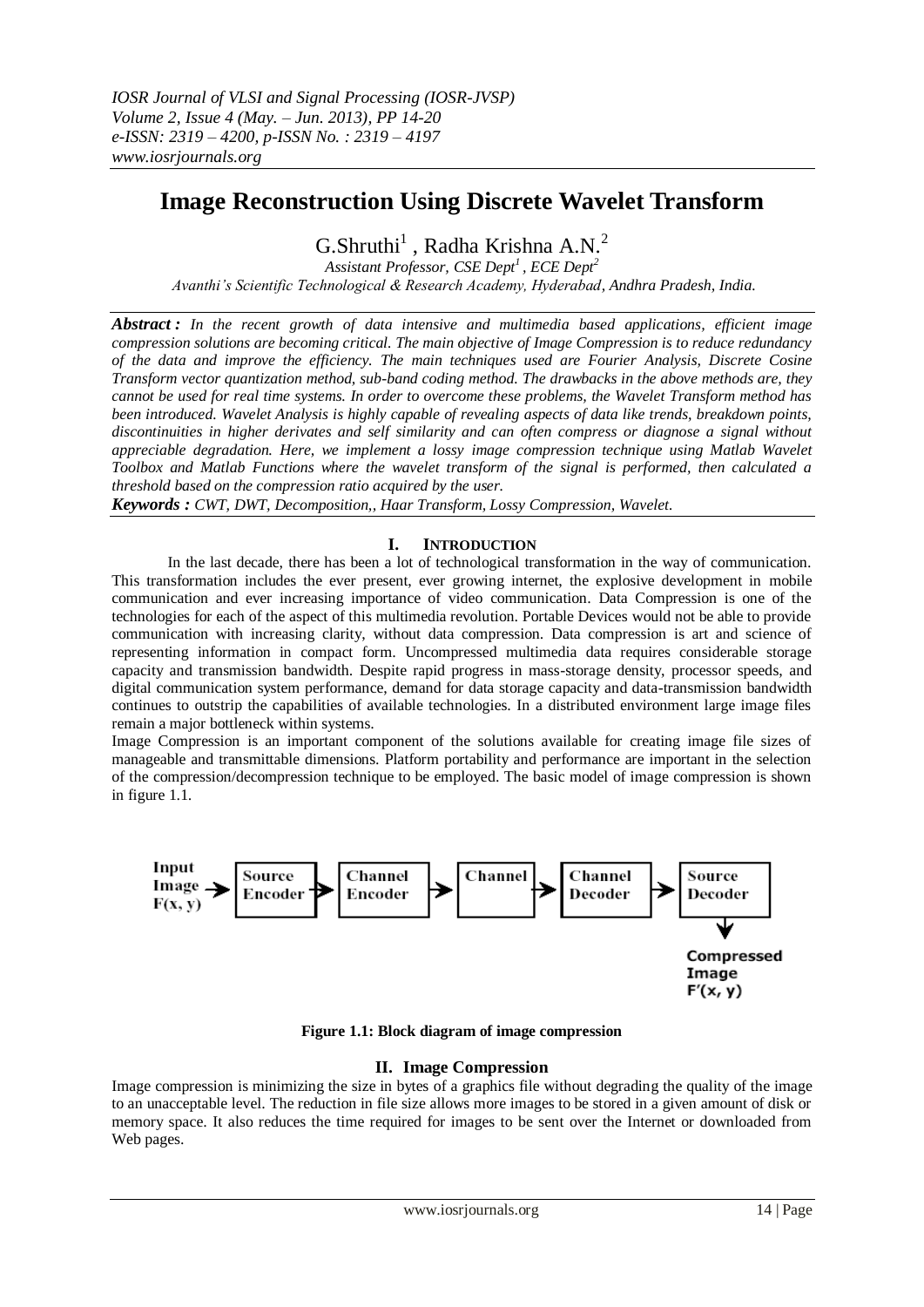# **2.1 Principle**

Images have considerably higher storage requirement than text; Audio and Video. This Data require more demanding properties for data storage. An image stored in an uncompressed file format, such as the popular BMP format, can be huge. An image with a pixel resolution of 640 by 480 pixels and 24-bit colour resolution will take up  $640 * 480 * 24/8 = 921,600$  bytes in an uncompressed format.

The huge amount of storage space is not only the consideration but also the data transmission rates for communication of continuous media are also significantly large. An image, 1024 pixel x 1024 pixel x 24 bit, without compression, would require 3 MB of storage and 7 minutes for transmission, utilizing a high speed, 64 Kbits /s, ISDN line. Image data compression becomes still more important because of the fact that the transfer of uncompressed graphical data requires far more bandwidth and data transfer rate.

The figures in following table 2.1 show the qualitative transition

From simple text to full-motion video data and the disk space, transmission bandwidth, and transmission time needed to store and transmit such uncompressed data.

#### **Table 2.1:Multimedia data types & uncompressed storage space, Transmission bandwidth & transmission time required**

| <b>Multim</b><br>edia<br>Data      | <b>Size/Durat</b><br>ion                | <b>Bits/Pixel</b><br>or<br><b>Bits/Samp</b><br>le | Uncompr<br>essed Size<br>(B for<br>bytes) | <b>Transmiss</b><br>ion<br><b>Bandwidt</b><br>h (b for<br>bits) | <b>Transmis</b><br>sion<br><b>Time</b><br>(using<br>a28.8K<br>Modem) |
|------------------------------------|-----------------------------------------|---------------------------------------------------|-------------------------------------------|-----------------------------------------------------------------|----------------------------------------------------------------------|
| A page<br>of text                  | $11"$ x $8.5"$                          | Varying<br>resolution                             | 4-8 KB                                    | $32 - 64$<br>Kb/page                                            | $1.1 - 2.2$<br>sec                                                   |
| Teleph<br>one<br>quality<br>speech | $10 \text{ sec}$                        | 8 bps                                             | <b>80 KB</b>                              | 64 Kb/sec                                                       | 22.2 sec                                                             |
| Gray<br>scale<br>Image<br>512 x    | 512                                     | 8 bps                                             | 262 KB                                    | 2.1<br>Mb/image                                                 | 1 min 13<br>sec                                                      |
| Colour<br>Image                    | 512 x 512                               | 24 bps                                            | 786 KB                                    | 6.29<br>Mb/image                                                | 3 min 39<br>sec                                                      |
| Medica<br>1 Image                  | 2048 x<br>1680                          | 12 bps                                            | 5.16 MB                                   | 41.3<br>Mb/image                                                | 23 min 54<br>sec                                                     |
| <b>SHD</b><br>Image                | 2048 x<br>2048                          | 24 bps                                            | 12.58 MB                                  | 100<br>Mb/image                                                 | $\overline{58}$ min 15<br>sec                                        |
| Full-<br>motion<br>Video           | 640 x 480,<br>1 min (30)<br>frames/sec) | 24 bps                                            | $1.66$ GB                                 | 221<br>Mb/sec                                                   | 5 days 8<br>hrs                                                      |

### **III. Wavelet Analysis**

A wavelet is a waveform of effectively limited duration that has an average value of zero. Comparing wavelets with sine waves, which are the basis of Fourier analysis. Sinusoids do not have limited duration they extend from minus to plus infinity and whereas sinusoids are smooth and predictable. Wavelets tend to be irregular and asymmetric.



**Fig 3.1: Sine Wave Fig 3.2: Wavelet (db10)**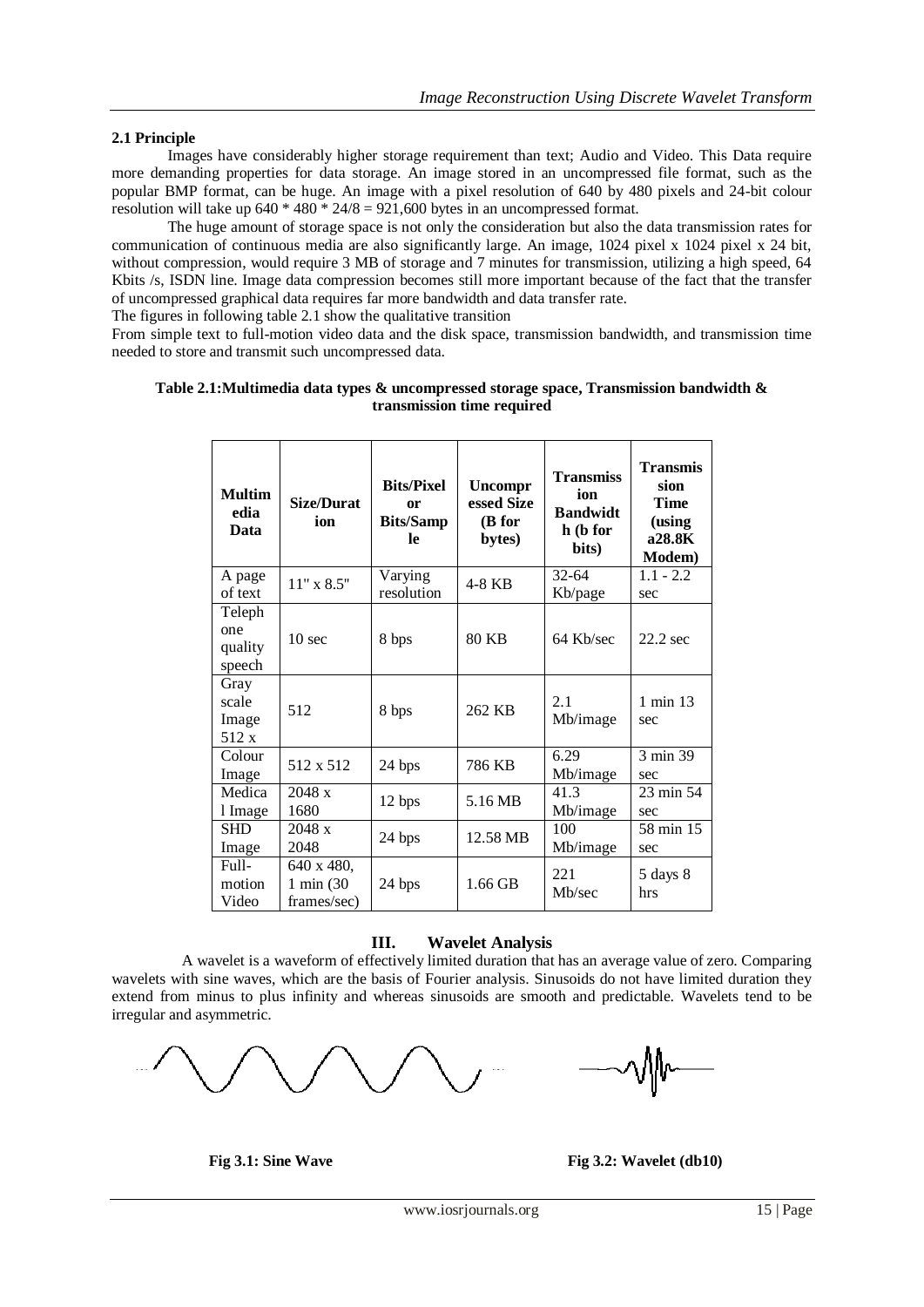The Wavelet Series is just a sampled version of CWT and its computation may consume significant amount of time and resources, depending on the resolution required. The Discrete Wavelet Transform (DWT), which is based on sub-band coding, is found to yield a fast computation of Wavelet Transform. It is easy to implement and reduces the computation time and resources required.

#### **3.1 Analysis using digital filter banks**

Filters are one of the most widely used signal processing functions. Wavelets can be realized by iteration of filters with rescaling. The resolution of the signal, which is a measure of the amount of detail information in the signal, is determined by the filtering operations, and the scale is determined by upsampling and down sampling (sub sampling) operations.

The DWT is computed by successive lowpass and highpass filtering of the discrete time-domain signal. This is called the Mallat algorithm or Mallat-tree decomposition. Its significance is in the manner it connects the continuous time multi-resolution to discrete-time filters.

In Continuous Wavelet Transform (CWT), the signals are analyzed using a set of basis functions which relate to each other by simple scaling and translation. In the case of DWT, a time-scale representation of the digital signal is obtained using digital filtering techniques. The signal to be analyzed is passed through filters with different cutoff frequencies at different scales.

# **IV. N-Stage Filtering: Approximations and Details**

#### **4.1 One stage Filtering**

For many signals, the low-frequency content is the most important part. It is what gives the signal its identity. The high-frequency content, on the other hand, imparts flavor or nuance. In wavelet analysis, approximations and details are the most important terms. The approximations are the high-scale, low-frequency components of the signal. The details are the low-scale, high-frequency components. The filtering process, at its most basic level, looks like this:



# **Figure 4.1: Basic level of filtering**

The original signal, S, passes through two complementary filters and emerges as two signals. In the above figure A is the approximations and D is the details.

# **4.2 Multilevel filtering**



#### **Figure 4.2: Three level wavelet decomposition tree**

In the figure, the signal is denoted by the sequence  $x[n]$ , where n is an integer. The low pass filter is denoted by  $G_0$  while the high pass filter is denoted by  $H_0$ . At each level, the high pass filter produces detail information; d[n], while the low pass filter associated with scaling function produces coarse approximations, a[n].At each decomposition level, the half band filters produce signals spanning only half the frequency band. This doubles the frequency resolution as the uncertainity in frequency is reduced by half. In accordance with Nyquist's rule if the original signal has a highest frequency of ω, which requires a sampling frequency of 2ω radians, then it now has a highest frequency of ω/2 radians. It can now be sampled at a frequency of ω radians thus discarding half the samples with no loss of information. This decimation by 2 halves the time resolution as the entire signal is now represented by only half the number of samples. Thus, while the half band low pass filtering removes half of the frequencies and thus halves the resolution, the decimation by 2 doubles the scale.

With this approach, the time resolution becomes arbitrarily good at high frequencies, while the frequency resolution becomes arbitrarily good at low frequencies. The time-frequency plane is thus resolved. The filtering and decimation process is continued until the desired level is reached. The maximum number of levels depends on the length of the signal. The DWT of the original signal is then obtained by concatenating all the coefficients,  $a[n]$  and  $d[n]$ , starting from the last level of decomposition.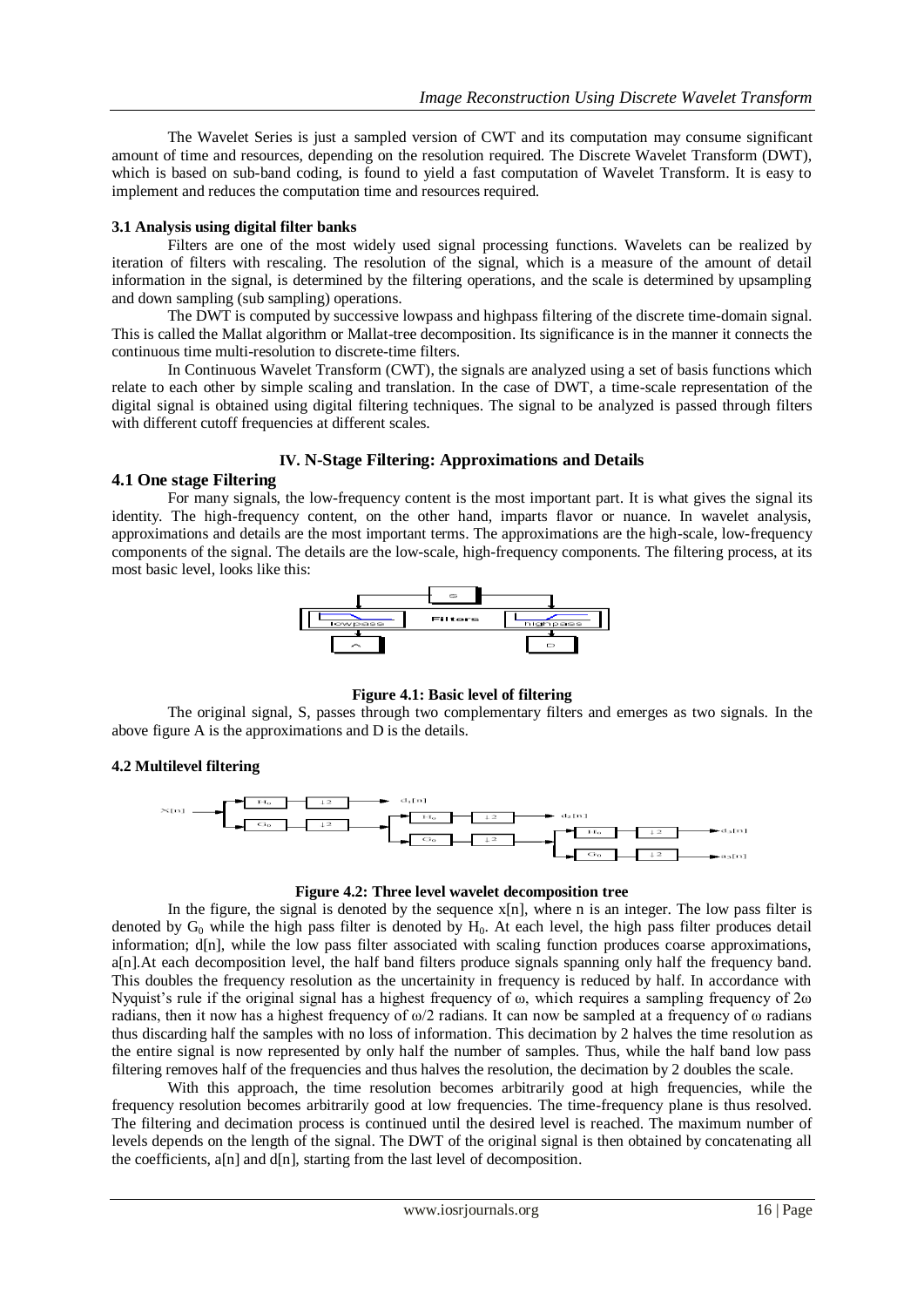



Figure4.3 shows the reconstruction of the original signal from the wavelet coefficients. Basically, the reconstruction is the reverse process of decomposition. The approximation and detail coefficients at every level are upsampled by two, passed through the low pass and high pass synthesis filters and then added. This process is continued through the same number of levels as in the decomposition process to obtain the original signal. The Mallat algorithm works equally well if the analysis filters, G0 and H0, are exchanged with the synthesis filters, G1 and H1.

#### **Conditions for Perfect Reconstruction**

In most Wavelet Transform applications, it is required that the original signal be synthesized from the wavelet coefficients. To achieve perfect reconstruction the analysis and synthesis filters have to satisfy certain conditions. Let  $G0(z)$  and  $G1(z)$  be the low pass analysis and synthesis filters, respectively and  $H0(z)$  and  $H1(z)$ the high pass analysis and synthesis filters respectively. Then the filters have to satisfy the following two conditions given as:

| G0 (-z) G1(z) + H0 (-z).H1(z) = 0   | (4.1)                            |
|-------------------------------------|----------------------------------|
| $G_0(z) G_1(z) + H_0(z) H_1(z) = 0$ | (4.2)                            |
|                                     | <b>V.STEPWISE IMPLEMENTATION</b> |

#### When digital images are to be viewed or processed at multiple resolutions, the discrete Wavelet Transform (DWT) is the mathematical tool of choice. In addition to this, being an efficient, highly intuitive framework for the representation and storage of multi-resolution images, the DWT provides powerful insight into an image's spatial and frequency characteristics. Our project is a lossy compression since it uses a transform coding technique (by using DWT) and to perform the compression and reconstruction, MATLAB is used as a tool. In MATLAB we use some functions and decompose, compress and reconstructed image.

Firstly we load an image and the image is transformed into matrix form and then decomposition is done. Now the results of the decomposition are displayed. Now by using Huffman coding the redundancy bits are removed and then reconstruction is done.

# **V. Result Analysis**



Fig 5.1: Input Image

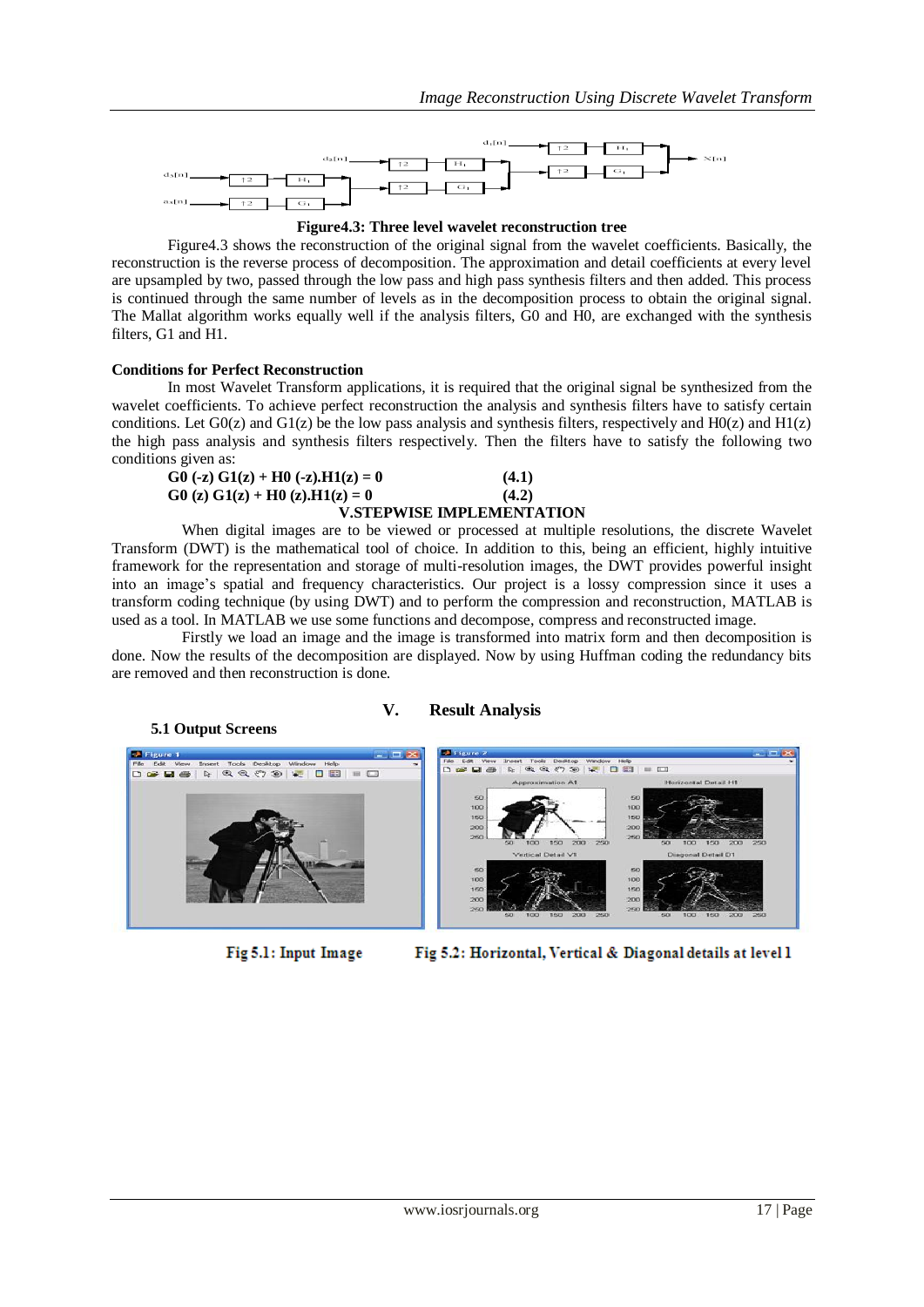

Fig 5.3: 1-Level Reconstructed Image.



**Fig 5.4: Horizontal, Vertical & Diagonal details at level 2.**



 **Fig 5.5: 2-Level Reconstructed Image.**



**Fig 5.6: Output with Decomposition level 1**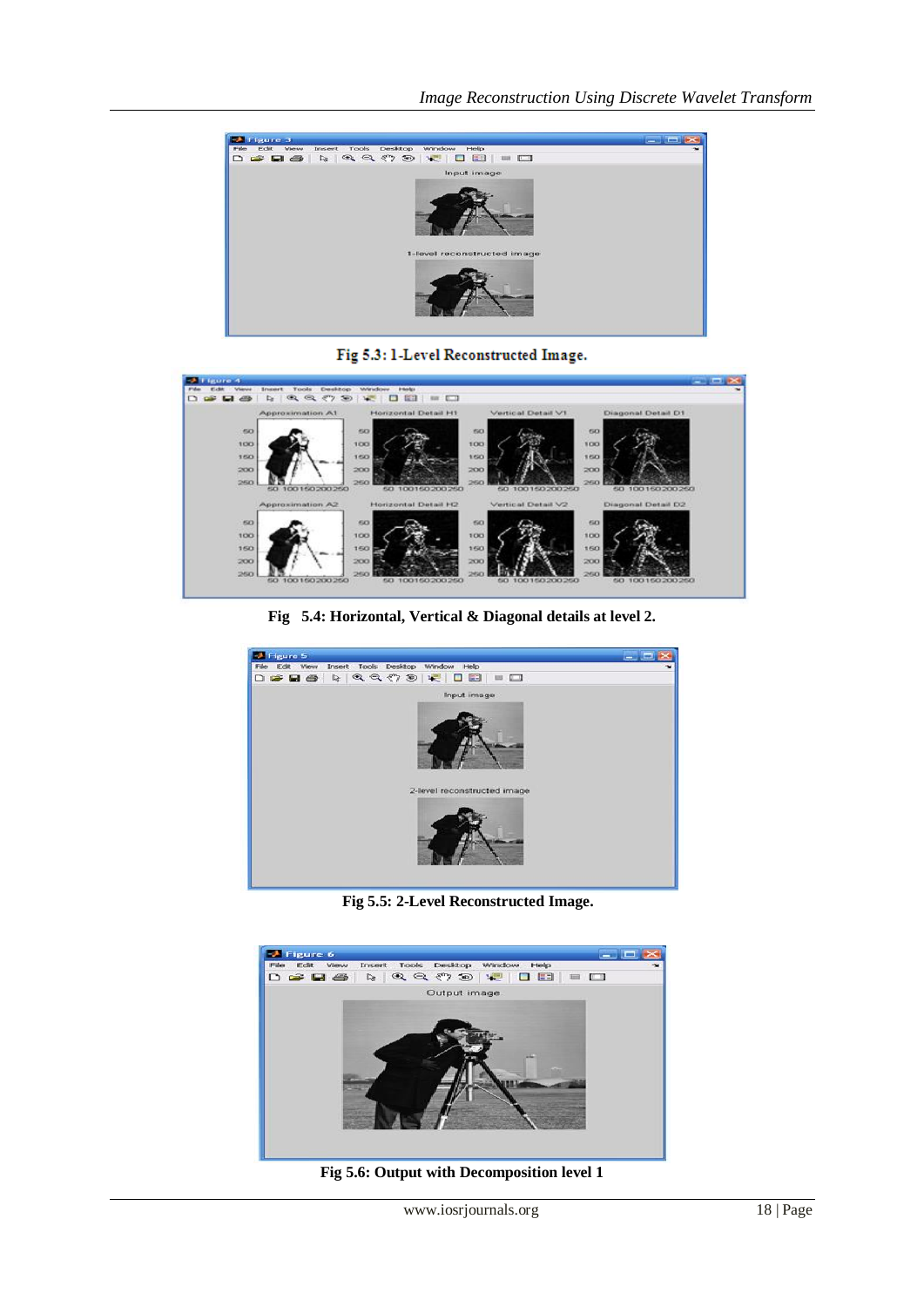

**Fig 5.7: Output with Decomposition level 2**

| <b>Outputs at different Decomposition levels:</b><br><b>DECOMPOSITION LEVEL: 1</b><br>Enter the decomposition level: 1<br>Decomposition vector of size 1*524288 is stored in c<br>Level-dependent thresholds: 1.0000<br>The entropy used: threshold<br>The type of thersholding: Hard Thresholding<br>Approximation coefficients: 1<br>Wavelet Packet Object Structure<br>=================================== |
|---------------------------------------------------------------------------------------------------------------------------------------------------------------------------------------------------------------------------------------------------------------------------------------------------------------------------------------------------------------------------------------------------------------|
| Size of initial data: $[256 256]$<br>$\begin{array}{c} 4 \ \vdots 2 \end{array}$<br>Order<br>Depth<br>Terminal nodes : [5 6 7 8 9 10 11 12 3 4]                                                                                                                                                                                                                                                               |
| <b>Wavelet Name</b><br>$\therefore$ haar<br>Low Decomposition filter: [0.7061 0.7061]<br>High Decomposition filter: [-0.7061 0.7061]<br>Low Reconstruction filter: [0.7061 0.7061]<br>High Reconstruction filter: [0.7061 -0.7061]                                                                                                                                                                            |
| Entropy Name : threshold<br>Entropy Parameter : 1                                                                                                                                                                                                                                                                                                                                                             |
| : 97.8426<br>The $L^2$ recovery<br>The compression scores in percentages<br>: 25.7862<br>The compression are the compressed image : 256<br>The number of coloums in image : 256<br>The number of coloums in image                                                                                                                                                                                             |
| <b>DECOMPOSITION LEVEL: 2</b><br>Enter the decomposition level:<br>Decomposition vector of size 1*524288 is stored in c<br>Level-dependent thresholds: 1.0000<br>The entrony used <b>threshold</b>                                                                                                                                                                                                            |

The entropy used: **threshold** The type of thersholding : **Hard Thresholding**

Approximation coefficients: **1**

Wavelet Packet Object Structure =================================

Size of initial data: **[256 256]** Order : **4** Depth : **2** Terminal nodes : **[5 6 7 8 9 10 11 12 3 4]** --------------------------------------------------